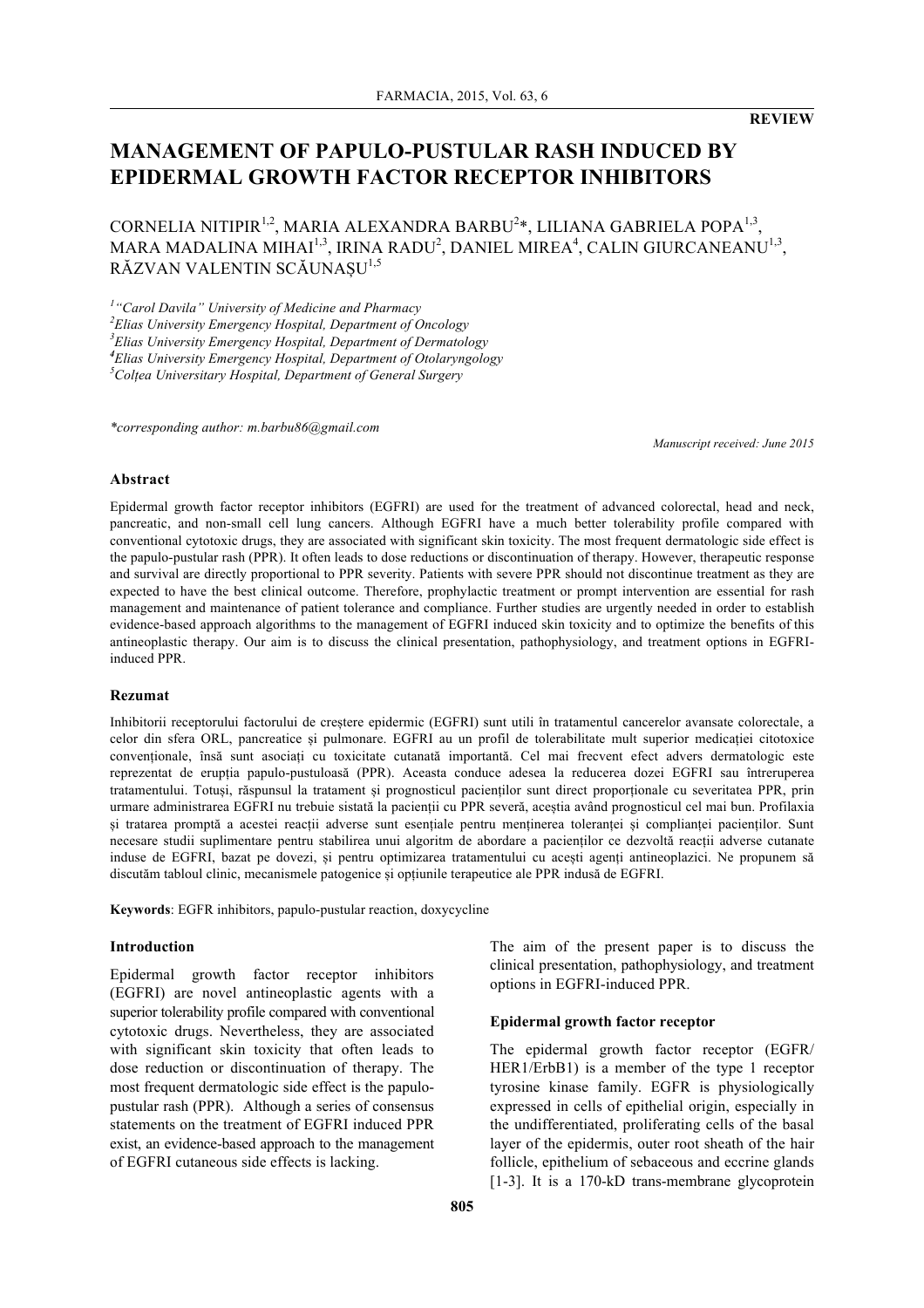composed of an extracellular ligand-binding domain, a transmembrane region, and an intracellular tyrosine kinase domain [4]. Its natural ligands are the epidermal growth factor (EGF) and transforming growth factor–alpha (TGF-alpha). EGFR contributes to the homeostasis of epidermal cells, stimulating epidermal cell growth and division, inhibiting differentiation, protecting against ultraviolet induced cell damage, inhibiting inflammation, and accelerating wound healing [5-7].

EGFR overexpression is common in numerous solid cancers (65-75% of colorectal, 90% of head and neck, and 60-90% of lung carcinomas) [8, 9]. Dysregulated EGFR results in uncontrolled cell growth, proliferation, angiogenesis, cell migration, stromal invasion, and resistance to apoptosis and correlates with increased metastatic potential, reduced survival, poor response to chemotherapy and radiotherapy and a poor prognosis [7, 8, 10- 12]. Therefore, EGFR represents an important therapeutic target.

# **EGFR inhibitors**

EGFR inhibitors (EGFRI) have proven efficient in the treatment of colorectal, head and neck, pancreatic, and non-small cell lung cancers (NSCLC) [11, 13-16]. Two classes of EGFRI are available: tyrosine kinase inhibitors that target the intracellular adenosine triphosphate binding domain (erlotinib and lapatinib) and monoclonal antibodies against the extracellular domain of the receptor that cause receptor internalization and thus prevent ligand binding: cetuximab, an immunoglobulin (Ig) G1 chimeric monoclonal antibody and panitumumab, an IgG2 humanized monoclonal antibody [11, 12].

Cetuximab is approved for EGFR-expressing, Kirsten rat sarcoma viral oncogene homolog (KRAS) wild type metastatic colorectal carcinoma as combination treatment with chemotherapy, or in monotherapy in patients who are refractory to oxaliplatin or irinotecan-based chemotherapy regimens or who do not tolerate irinotecan [17] and in advanced head and neck squamous cell carcinoma in association with radiotherapy and in recurrent or metastatic head and neck squamous cell carcinoma, as combination with platinum based chemotherapy. Erlotinib is approved for the treatment of advanced or metastatic non-small cell lung cancers in patients who have failed at least one prior chemotherapy regimen and in stage IV pancreatic cancer, in combination with gemcitabine or in monotherapy.

Although EGFRI have a much better tolerability profile compared with conventional cytotoxic drugs, [18] they are associated with significant skin toxicity. Considering EGFR function in normal skin development and function, the cutaneous adverse reactions of EGFRI are far from unexpected. More than 50% of patients receiving treatment with these antineoplastic agents' experience cutaneous side effects, [19] such as papulopustular reaction (PPR), xerosis, pruritus, telangectasias, hair growth disorders, and paronychia with pyogenic granuloma [20]. All these side effects are reversible and do not leave any sequels, but when severe, they may require dose modification or treatment discontinuation [21].

# **Papulo-pustular rash induced by EGFRI**

PPR is the most frequent dermatologic manifestation, occurring in up to 86% of patients treated with cetuximab [14, 22] and in 67-79% of patients receiving erlotinib [23, 24]. Grading of EGFR inhibitors induced PPR is performed by using one of two scoring systems: the oncological scoring system (the National Cancer Institute Common Toxicity Criteria for Adverse Events, version 4.0) or the dermatological skin score (WoMoScore) [25]. The latter is more sensitive and is preferred for long-term assessment of PPR. It ranges from 0 to 100 and is calculated based on body and facial involvement and severity of erythema, pustulation, scaling, and crusting [26]. PPR severity is dosedependent [27] and in most cases, the intensity is mild (WoMoScore < 20) or moderate (WoMoScore 20-40). 5-18% of patients develop severe PPR (WoMoScore  $> 20$ ), [14, 28] that alters the patient quality of life, predisposes to secondary infections, and often leads to dose reductions or discontinuation of therapy.

PPR usually involves the seborrheic areas of the face, neck, shoulders, upper trunk, and scalp, [5] but can extend to other areas of the body, the lower back, and abdomen, upper and lower limbs [29]. Palms and soles are generally spared [16, 30- 35]. PPR appears 2-3 days after administration of the drug and evolves through several phases. During the first week, the patients experience erythema, oedema, and sensory disturbance in the affected area. In the second week, follicular papules appear, progressing to pustules. Untreated, the pustules may form lakes of pus. The rash reaches the maximum intensity after weeks 2-3 of evolution. Sun exposure can exacerbate the skin lesions [34]. By week 4, if anti-EGFR therapy is discontinued, crusting usually occurs and the eruption heals leaving the previously involved skin dry and slightly erythematous, sometimes with telangiectasias or hyperpigmented [16, 30-35]. Skin necrosis, ulceration and scarring have been reported [10, 16, 36, 37]. Pruritus may accompany the lesions. Delayed onset of PPR, 3 weeks after initiation of treatment with cetuximab, has been observed in 11% of the patients [29].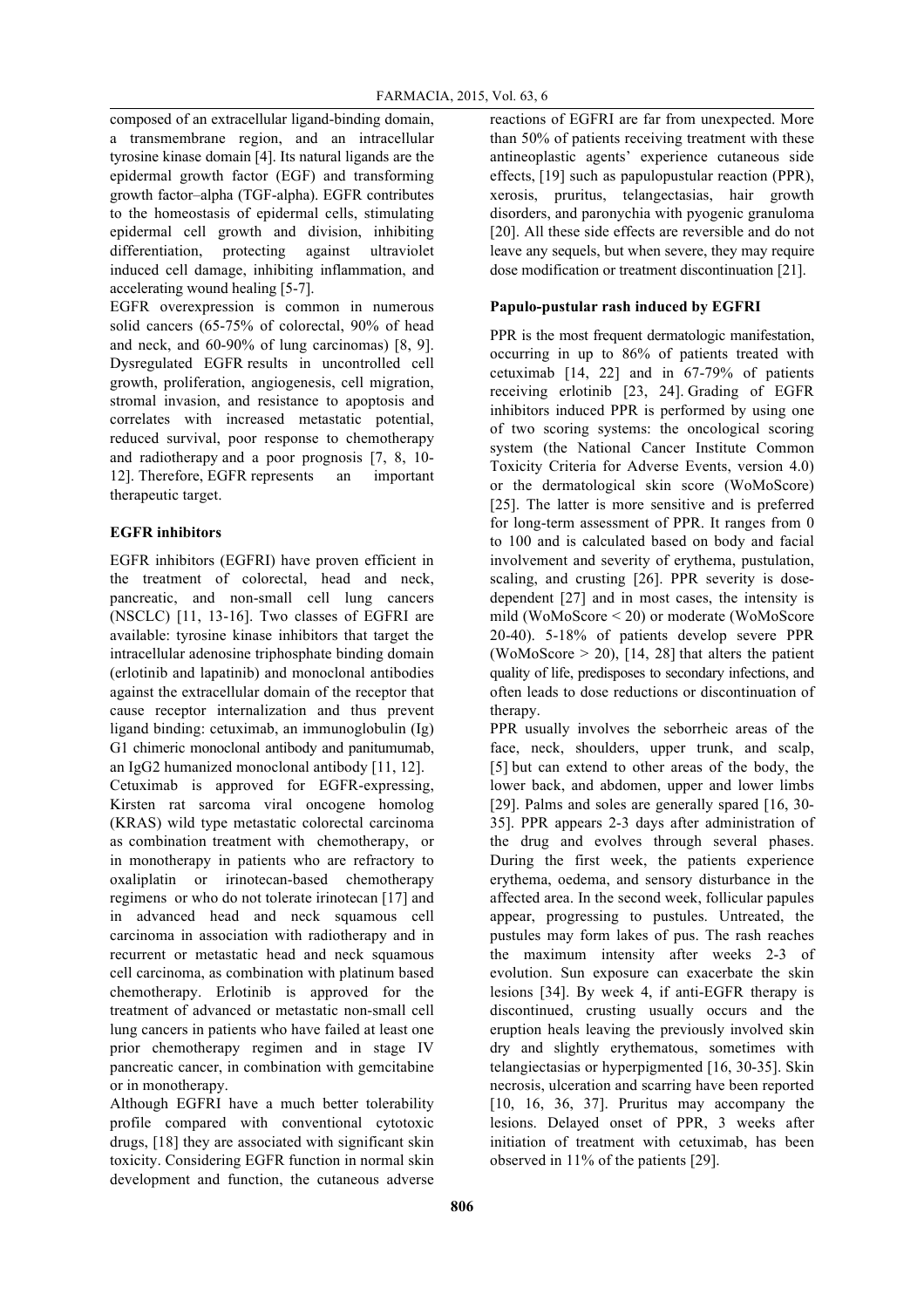Although PPR usually gradually worsens if anti-EGFR therapy is continued, spontaneous improvement of skin lesions can take place [38]. Nevertheless, exacerbation of the rash occurs upon each drug administration [31]. In most cases, PPR is mild or moderate in severity. It tends to be more severe and widespread with monoclonal antibodies against EGFR compared to tyrosine kinase inhibitors [34]. 5-17% of patients treated with cetuximab develop severe PPR [29].

# **Significance of the papulo-pustular rash induced by EGFRI**

Interestingly, therapeutic response and progressionfree survival are directly proportional to the intensity of the papulopustular rash [10, 21]. PPR is currently regarded as a surrogate marker for anti-EGFR treatment efficacy, reflecting receptor saturation by these therapeutic agents [14, 22, 23, 39, 40]. Thus, patients with severe PPR should not discontinue treatment as they are expected to have the best clinical outcome. Furthermore, studies that evaluate the benefit of individualized dose escalation in patients with no or mild skin rash at standard doses of EGFRI until the achievement of a desired severity level of PPR are ongoing and will help clarify the relationship between rash and response to treatment [41, 42].

# **Pathogenesis of the papulo-pustular rash induced by EGFRI**

The exact mechanism that leads to the appearance of PPR in patients treated with EGFRI is not completely elucidated.

A very important aspect is that the development of PPR is not related to pre-existing acne, a history of acne-prone skin or rosacea. PPR consists purely of inflammatory lesions, with no retentional lesions such as comedones or cysts, therefore the term "acneiform rash" is incorrect and should be avoided [30-35]. Microscopic examination of skin biopsy specimens also differentiates PPR from acne *vulgaris*. PPR is histopathologically characterized by the presence of a lymphocytic or mixed inflammatory infiltrate in the upper dermis, particularly involving the follicular *infundibulum*, follicular rupture and epithelial acantholysis [16, 30, 31, 34, 36, 43]. T-lymphocytes infiltrates predominate in the initial phases of the rash and are afterwards replaced by a neutrophilic suppurative infiltrate [16]. The pustules are sterile, but may become secondarily infected [31, 32].

Inhibition of EGFR causes growth arrest, premature epithelial differentiation and abnormal follicular keratinization. In addition, EGFR blockade increases expression of inflammatory chemokines with subsequent recruitment of inflammatory cells and release of cytokines and enzymes that produce keratinocyte apoptosis and tissue damage [36, 41, 44-46]. Thus, follicular occlusion and rupture occur. Moreover, bacterial overgrowth is promoted, aggravating skin lesions [47].

# **Management of the papulo-pustular rash induced by EGFRI**

Although not validated by randomized clinical trials, a series of consensus statements on the treatment of EGFRI - induced PPR have been published [10, 21, 48, 49]. Treatment goals are to prevent or reduce skin toxicity associated with anti EGFR agents, improve the patient's quality of life and avoid infectious complications, dose reduction or treatment discontinuation. Rigorous photo-protection, use of skin moisturizers, mild topical antiinflammatory agents, topical antiseptics and antibiotics, and oral tetracyclines, particularly doxycycline and minocycline represent the main therapeutic measures employed in PPR induced by EGFRI [34, 35, 50].

Better understanding of the mechanisms involved in the development of skin toxicity of these agents has led to greater focus on preventive strategies. Results of two randomized double-blind clinical trials showed that prophylactic oral treatment with minocycline or tetracycline does not prevent PPR, but significantly reduces the severity of the rash [28, 51]. Recently, prophylactic and reactive treatments were compared in STEPP study (Skin Toxicity Evaluation Protocol with Panitumumab) [52] http:// www.ncbi.nlm.nih.gov/pmc/articles/PMC2644628/ b36-co16-1-16 that concluded that pro-phylactic treatment reduces the incidence of moderate and severe cutaneous adverse effects by more than 50% and also delays the development of severe skin toxicities. The management of the rash is individualized and the treatment algorithms vary widely between medical centers. Mild PPR can be controlled by topical low-medium potency corticosteroids (1% hydrocortisone) or topical calcineurin inhibitors (pimecrolimus, tacrolimus), topical antiseptics and antibiotics (metronidazole, erythromycin or clindamycin 1-2% gel or lotion applied twice daily) [53, 54]. Topical 0.1% K1vitamin cream applied twice daily is also efficient not only in the treatment, but also in the prevention of PPR induced by EGFRI [55]. This is explained by K1 vitamin ability to activate EGFR signalling [56, 57]. In moderate and severe reactions, the association to the above mentioned local treatments of an oral semisynthetic tetracycline (doxycycline 100 mg daily or minocycline 100 mg daily for a minimum of 4 weeks) is generally recommended [28, 30, 31, 51]. Apart from their broad-spectrum antibacterial properties, oral tetracyclines exert anti-inflammatory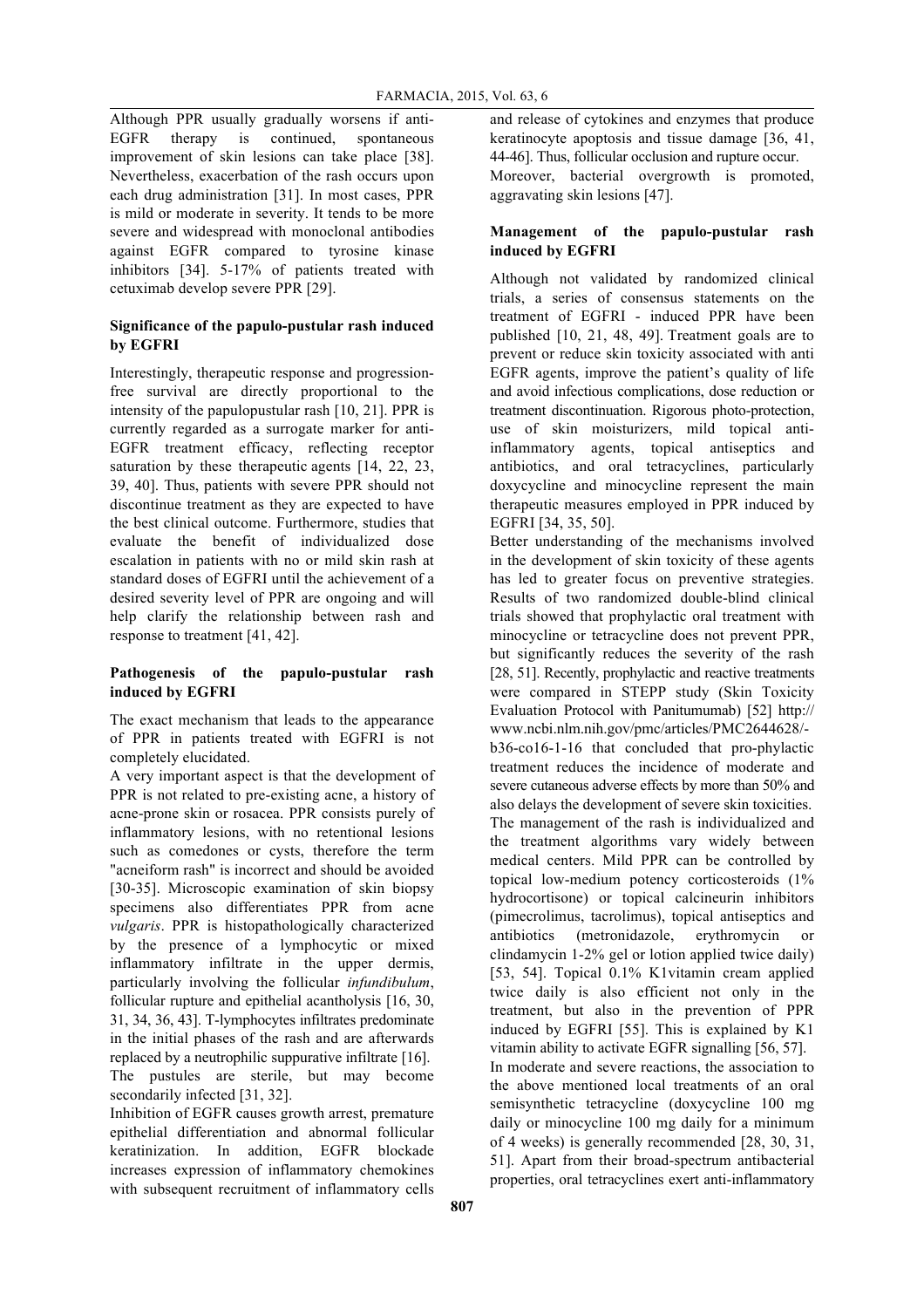and immunomodulatory effects that render them efficient in this setting [58, 59]. Tetracyclines inhibit matrix metalloproteinases, influence mitogeninduced lymphocytic proliferation, [60, 61] inhibit neutrophilic chemotaxis, [62, 63] upregulate antiinflammatory cytokines [64] and reduce production of proinflammatory cytokines [65]. However, the benefit associated with the prophylactic use of oral tetracyclines is maximum during the first month of treatment and diminishes by the end of the second month [28]. Therefore, continuing administration of oral tetracyclines beyond a 2-months period is not supported by the existing data.

In severe cases, a short course of oral corticotherapy may also be administered, keeping in mind the possibility of interference with the antibodydependent cytotoxic action of EGFR antibodies. In unresponsive patients, low dose oral isotretinoin therapy (10-20 mg daily) has been employed, [66, 67] but further studies are needed to determine its efficiency in EGFRI - induced PPR and its influence on the antitumoural effects of EGFRI. Topical retinoids like tazarotene did not prove efficient and can aggravate xerosis and induce local irritation. Oral antihistamines are used to reduce pruritus that may accompany the rash. If such treatments fail to improve the skin lesions, discontinuation of the anti-EGFR agent for 7–10 days and dose reduction upon reintroduction of the drug should be considered. Exceptionally rare extremely severe rashes should be treated in burn units and the administration of EGFRI should be permanently ceased.

# **Conclusions**

Skin toxicity represents a class effect of EGFRI, the most important dermatologic side effect of these agents being PPR. Although the severity of PPR is positively correlated to treatment response and progression - free survival, the discomfort associated with this rash, the negative impact on the patient's quality of life and the possible infectious complications are frequently the cause of dose reduction and treatment discontinuation. Prophylactic treatment or prompt interventions are essential for rash management and maintenance of patient tolerance and compliance. Oral tetracyclines efficiently control PPR induced by EGFRI and prevent severe exacerbations upon drug readministration. Further studies are needed in order to establish evidence-based approach algorithms to the management of EGFRI - induced skin toxicity and to optimize the benefits of this antineoplastic therapy.

### **Acknowledgements**

This paper is partly supported by the Sectorial Operational Programme Human Resources Development (SOPHRD), financed by the European Social Fund and the Romanian Government under the contract number POSDRU/159/1.5/S/141531.b.

# **References**

- 1. Busam K.J., Tan L.K., Granter S.R., Epidermal growth factor, estrogen, and progesterone receptor expression in primary sweat gland carcinomas and primary and metastatic mammary carcinomas. *Mod. Pathol.*, 1999; 12: 786-793.
- 2. Nanney L.B., Magid M., Stoscheck C.M., Comparison of epidermal growth factor binding and receptor distribution in normal human epidermis and epidermal appendages. *J. Invest. Dermatol.*, 1984; 83: 385-393.
- 3. Jost M., Karl C., Rodeck U., The ECF receptor an essential regulator of multiple epidermal functions. *Eur. J. Dermatol.*, 2000; 10: 505-510.
- 4. Carpenter G., Cohen S., Epidermal growth factor. *J. Biol. Chem.*, 1990; 265: 7709-7712.
- 5. Mitchell E.P., Pérez-Soler R., Van Cutsem E., Lacouture M.E., Clinical presentation and pathophysiology of EGFRI dermatologic toxicities. *Oncology*, 2007; 21(5): 4-9.
- 6. Mak K.K., Chan S.Y., Epidermal growth factor as a biologic switch in hair growth cycle. *J. Biol. Chem.*, 2003; 278: 26120-26126.
- 7. Lacouture M.E., Melosky B.L., Cutaneous reactions to anticancer agents targeting the epidermal growth factor receptor: a dermatology-oncology perspective. *Skin Therapy Lett.*, 2007; 12(6): 1-5.
- 8. Salomon D.S., Brandt R., Ciardiello F., Normanno N., Epidermal growth factor-related peptides and their receptors in human malignancies. *Crit. Rev. Oncol. Hematol.*, 1995; 19: 183-232.
- 9. Rowinsky E.K., The erbB family: targets for therapeutic development against cancer and therapeutic strategies using monoclonal antibodies and tyrosine kinase inhibitors. *Annu. Rev. Med.*, 2004; 55: 433-457.
- 10. Lynch T.J.Jr., Kim E.S., Eaby B., Garey J., West D.P., Lacouture M.E., Epidermal growth factor receptor inhibitor - associated cutaneous toxicities: an evolving paradigm in clinical management. *Oncologist*, 2007; 12: 610-621.
- 11. Castillo L., Etienne-Grimaldi M.C., Fischel J.L., Pharmacological background of EGFR targeting. *Ann. Oncol.*, 2004; 15: 1007-1012.
- 12. Vallbohmer D., Lenz H.J., Epidermal growth factor receptor as a target for chemotherapy. *Clin. Colorectal Cancer*, 2005; 5(1): S19-27.
- 13. Ciuleanu T., Stelmakh L., Cicenas S., Miliauskas S., Grigorescu A.C., Hillenbach C., Johannsdottir H.K., Klughammer B., Gonzalez E.E., Efficacy and safety of erlotinib *versus* chemotherapy in secondline treatment of patients with advanced, nonsmall-cell lung cancer with poor prognosis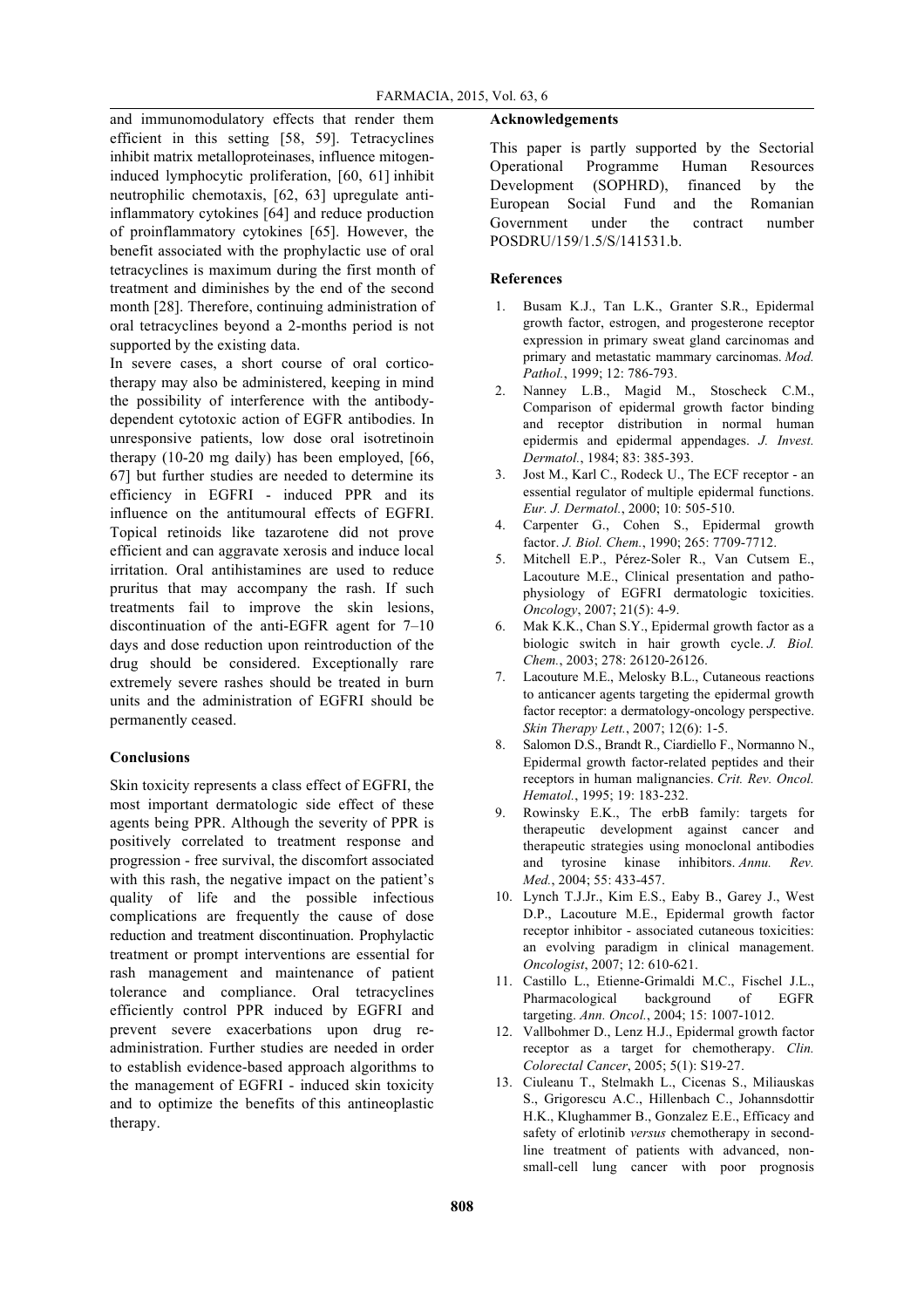(TITAN): a randomised multicentre, open-label, phase 3 study. *Lancet Oncol.*, 2012; 13: 300-308.

- 14. Saltz L.B., Meropol N.J., Loehrer P.J., Sr, Needle M.N., Kopit J., Mayer R.J., Phase II trial of cetuximab in patients with refractory colorectal cancer that expresses the epidermal growth factor receptor. *J. Clin. Oncol.*, 2004; 22: 1201-1208.
- 15. Luedke E., Jaime-Ramirez A.C., Bhave N., Carson W.E., III Monoclonal antibody therapy of pancreatic cancer with cetuximab: potential for immune modulation. *J. Immunother.*, 2012; 35: 367-373.
- 16. Busam K.J., Capodieci P., Motzer R., Kiehn T., Phelan D., Halpern A.C., Cutaneous side-effects in cancer patients treated with the antiepidermal growth factor receptor antibody C225. *Br. J. Dermatol.*, 2001; 144: 1169-1176.
- 17. Florea A., Cristea C., Sãndulescu R., Muc1 marker for the detection of ovarian cancer. A review. *Farmacia*, 2014; 62(1): 1-13.
- 18. Shepherd F.A., Pereira J., Ciuleanu T.E., Tan E.H., Hirsh V., Thongprasert S., A randomized placebo controlled trial of erlotinib in patients with advanced non-small cell lung cancer (NSCLC) following failure of first line or second line chemotherapy: a National Cancer Institute of Canada clinical trials group (NCIC CTG) trial. *J. Clin. Oncol.*, 2004; 22: 7022.
- 19. Agero A.L., Dusza S.W., Benvenuto-Andrade C., Busam K.J., Myskowski P., Halpern A.C., Dermatologic side effects associated with the epidermal growth factor receptor inhibitors. *J. Am. Acad. Dermatol.*, 2006; 55: 657-670.
- 20. Segaert S., van Cutsem E., Clinical signs, pathophysiology and management of skin toxicity during therapy with epidermal growth factor receptor inhibitors. *Ann. Oncol.*, 2005; 16: 1425-1433.
- 21. Segaert S., Tabernero J., Chosidow O., Dirschka T., Elsner J., Mancini L., The management of skin reactions in cancer patients receiving epidermal growth factor receptor targeted therapies. *J. Dtsch Dermatol. Ges.*, 2005; 3: 599-606.
- 22. Cunningham D., Humblet Y., Siena S., Cetuximab monotherapy and cetuximab plus irinotecan in irinotecan-refractory metastatic colorectal cancer. *N. Engl. J. Med.*, 2004; 351: 337-345.
- 23. Soulieres D., Senzer N.N., Vokes E.E., Multicenter phase II study of erlotinib, an oral epidermal growth factor receptor tyrosine kinase inhibitor, in patients with recurrent or metastatic squamous cell cancer of the head and neck. *J. Clin. Oncol*., 2004; 22: 77-85.
- 24. Pérez-Soler R., Chachoua A., Hammond L.A., Determinants of tumor response and survival with erlotinib in patients with non–small-cell lung cancer. *J. Clin. Oncol.*, 2004; 22: 3238-3247.
- 25. Ehmann L.M., Ruzicka T., Wollenberg A., Cutaneous side-effects of EGFR inhibitors and their management. *Skin Therapy Lett.*, 2011; 16(1): 1-3.
- 26. Wollenberg A., Moosmann N., Klein E., A tool for scoring of acneiform skin eruptions induced by EGF receptor inhibition. *Exp. Dermatol.*, 2008; 17(9): 790-792.
- 27. Foon K.A., Yang X.D., Weiner L.M., Preclinical and clinical evaluations of ABX-EGF, a fully

human anti-epidermal growth factor receptor antibody. *Int. J. Radiation Oncology Biol. Phys.*, 2004; 58: 984-990.

- 28. Scope A., Agero A.L., Dusza S.W., Myskowski P.L., Lieb J.A., Saltz L., Kemeny N.E., Halpern A.C., Randomized double-blind trial of prophylactic oral minocycline and topical tazarotene for cetuximab-associated acne-like eruption. *J. Clin. Oncol.*, 2007; 25(34): 5390-5396.
- 29. LoRusso P., Toward evidence-based management of the dermatologic effects of EGFR inhibitors. *Oncology (Williston Park)*, 2009; 23(2): 186-194.
- 30. Kimyai-Asadi A., Jih M.H., Follicular toxic effects of chimeric anti-epidermal growth factor receptor antibody cetuximab used to treat human solid tumors. *Arch. Dermatol.*, 2002; 138: 129-131.
- 31. Walon L., Gilbeau C., Lachapelle J.M., Eruptions acnéiformes induites par le cétuximab. *Ann. Dermatol. Venereol.*, 2003; 130: 443-446.
- 32. Fernandez-Galar M., Espana A., Lopez-Picazo J.M., Acneiform lesions secondary to ZD1839, an inhibitor of the epidermal growth factor receptor. *Clin. Exp. Dermatol.*, 2004; 29: 138-140.
- 33. Lee M.W., Seo C.W., Kim S.W., Cutaneous side effects in non-small cell lung cancer patients treated with Iressa (ZD1839), an inhibitor of epidermal growth factor. *Acta Derm. Venereol.*, 2004; 84: 23-26.
- 34. Jacot W., Bessis D., Jorda E., Acneiform eruption induced by epidermal growth factor receptor inhibitors in patients with solid tumours. *Br. J. Dermatol.*, 2004; 151: 238-241.
- 35. Shah N.T., Kris M.G., Pao W., Practical management of patients with non-small-cell lung cancer treated with gefitinib. *J. Clin. Oncol.*, 2005; 23: 165-174.
- 36. Lacoutoure M.E., Mechanisms of cutaneous toxicities to EGFR inhibitors. *Nat. Rev. Cancer*, 2006; 6: 803-812.
- 37. Dick S.E., Crawford G.H., Managing cutaneous side effects of epidermal growth factor receptor (HER1/EGFR) inhibitors. *Community Oncol.*, 2005; 2: 492-496.
- 38. Hidalgo M., Siu L.L., Nemunaitis J., Phase I and pharmacologic study of OSI-774, an epidermal growth factor receptor tyrosine kinase inhibitor, in patients with advanced solid malignancies. *J. Clin. Oncol.*, 2001; 19: 3267-3279.
- 39. Peréz-Soler R., Saltz L., Cutaneous adverse effects with HER1/EGFR-targeted agents: Is there a silver lining? *J. Clin. Oncol.*, 2005; 23(22): 5235-5246.
- 40. Perez-Soler R., Can rash associated with HER1/ EGFR inhibition be used as a marker of treatment outcome? *Oncology*, 2003; 11(12): 23-28.
- 41. Pérez–Soler R., Van Cutsem E., Clinical research of EGFR inhibitors and related dermatologic toxicities. *Oncology*, 2007; 21(5): 10-16.
- 42. Tejpar S., Peeters M., Humblet Y., Phase I/II study of cetuximab dose-escalation in patients with metastatic colorectal cancer (MCRC) with no or slight skin reactions on cetuximab standard dose treatment (EVEREST): pharmacokinetic (pk), pharmacodynamic (pd) and efficacy data. *Proc. Am. Soc. Clin. Oncol.*, 2007; 25(18S): 4037.